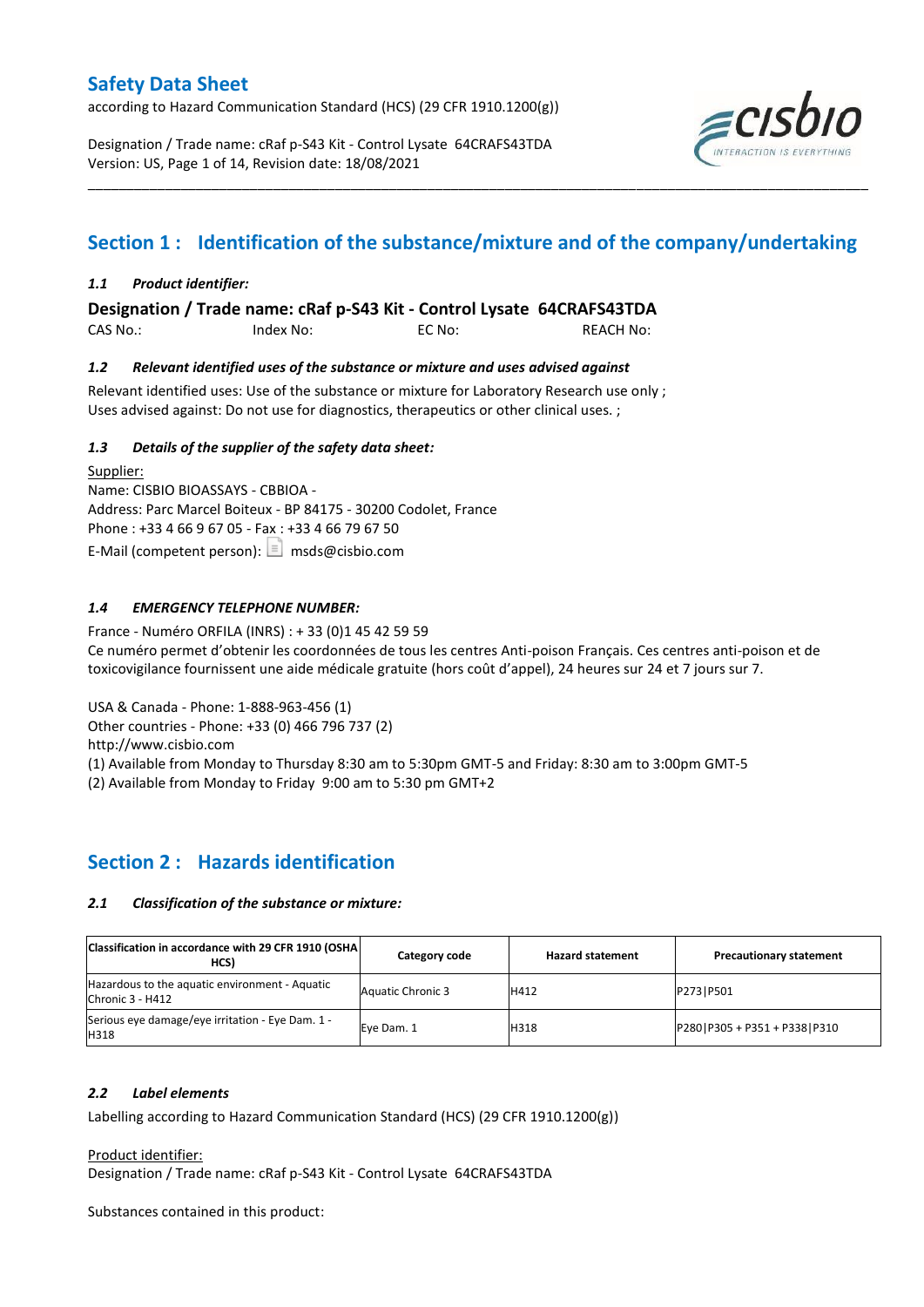according to Hazard Communication Standard (HCS) (29 CFR 1910.1200(g))

Designation / Trade name: cRaf p-S43 Kit - Control Lysate 64CRAFS43TDA Version: US, Page 2 of 14, Revision date: 18/08/2021



| Substance name                                                                                  | CAS <sub>n</sub> ° | Index n° | EC n°     |
|-------------------------------------------------------------------------------------------------|--------------------|----------|-----------|
| Poly (oxy-1,2-ethanediyl), alpha-(4-nonylphenyl)-omega-hydroxy-, branched 127087-87-0           |                    |          | 500-315-8 |
| trisodium tetraoxovanadate                                                                      | 13721-39-6         |          | 237-287-9 |
| Ethylenediamine-N,N,N1,N1-tetraacetic acid                                                      | 6381-92-6          |          |           |
| $Poly(oxy-1, 2-ethanediyl), \alpha-[4-(1, 1, 3, 3-tetramethylbutyl)phenyl]-\omega-$<br>hydroxy- | 9002-93-1          |          |           |

#### Hazard pictograms

GHS05-acid



#### Signal word: Danger

#### Hazard and precautionary statements:

| Code | <b>Hazard statments</b>                                                                                                                             |
|------|-----------------------------------------------------------------------------------------------------------------------------------------------------|
| H318 | Causes serious eye damage.                                                                                                                          |
| H412 | Harmful to aquatic life with long lasting effects                                                                                                   |
| P273 | Avoid release to the environment.                                                                                                                   |
| P280 | Wear protective gloves/protective clothing/eye protection/face protection.                                                                          |
|      | P305 + P351 + P338 IF IN EYES: Rinse cautiously with water for several minutes. Remove contact lenses, if present and easy to do. Continue rinsing. |
| P310 | Immediately call a POISON CENTER/doctor/                                                                                                            |
| P501 | Dispose of contents/container to                                                                                                                    |

#### *2.3 Other hazards*

The mixture contains substances classified as 'Substances of Very High Concern' (SVHC) published by the European CHemicals Agency (ECHA) under article 57 of REACH at levels of 0.1% or higher. This substance or mixture contains no components considered to be either persistent, bioaccumulative and toxic (PBT), or very persistent and very bioaccumulative (vPvB) at levels of 0.1% or higher ;

Adverse human health effects: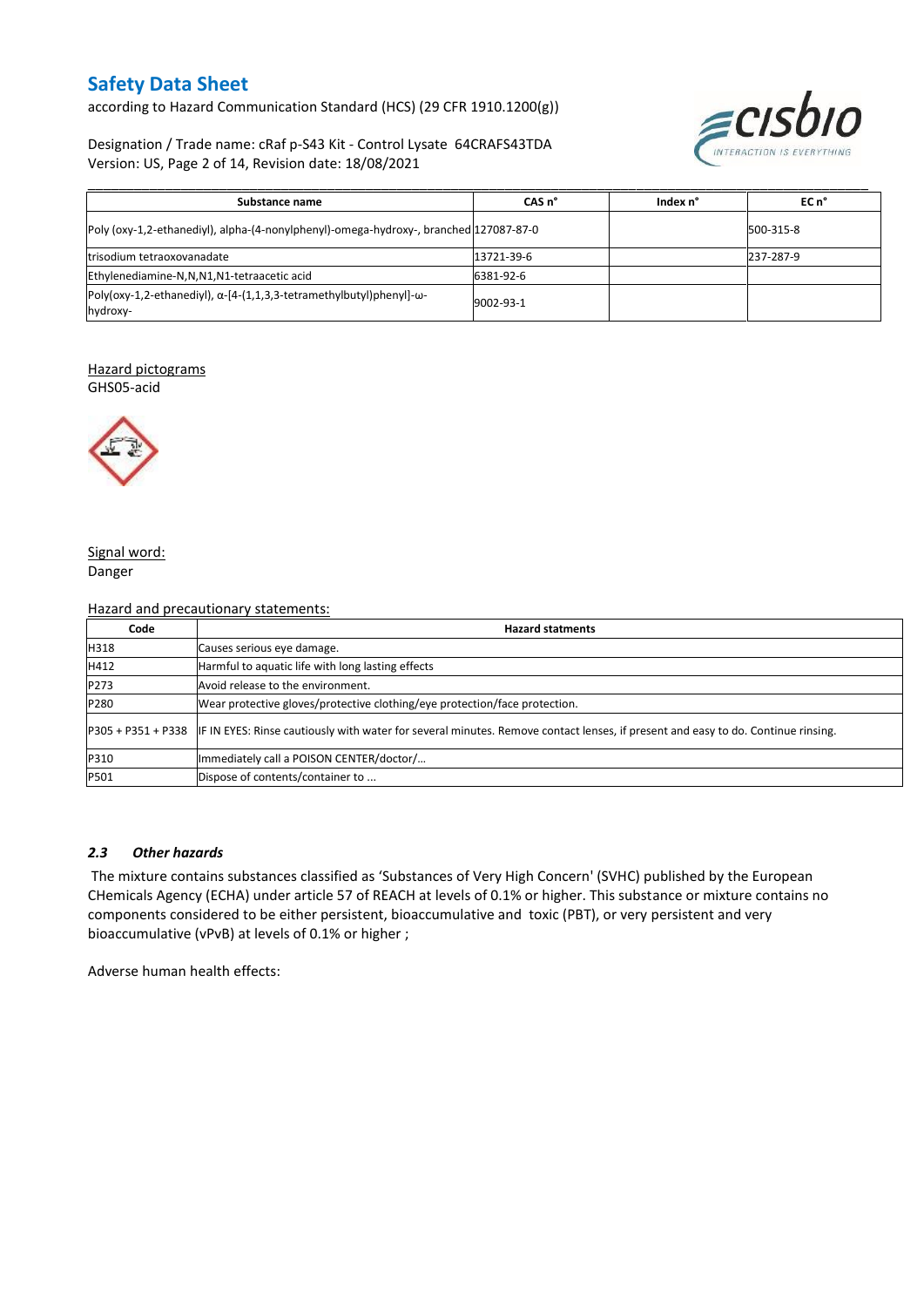according to Hazard Communication Standard (HCS) (29 CFR 1910.1200(g))

Designation / Trade name: cRaf p-S43 Kit - Control Lysate 64CRAFS43TDA Version: US, Page 3 of 14, Revision date: 18/08/2021



# **Section 3 : Composition/information on ingredients**

#### *3.2 Mixtures*

Hazardous ingredients:

| Substance name                                                                                 | CAS <sub>n</sub> ° | Index n°     | EC n°     | <b>Classification in accordance with 29 CFR</b><br>1910 (OSHA HCS)                                                                                                                                                                       | Concentration<br>(%) | <b>SCL</b> | M-factor |
|------------------------------------------------------------------------------------------------|--------------------|--------------|-----------|------------------------------------------------------------------------------------------------------------------------------------------------------------------------------------------------------------------------------------------|----------------------|------------|----------|
| Poly(oxy-1,2-ethanediyl),<br>$\alpha$ -[4-(1,1,3,3-<br>tetramethylbutyl)phenyl]-<br>ω-hydroxy- | 9002-93-1          |              |           | Acute toxicity - Acute Tox. 4 - H302 -<br>Oral<br>Hazardous to the aquatic environment -<br>Aquatic Chronic 2 - H411<br>Serious eye damage/eye irritation - Eye<br>Dam. 1 - H318<br>Skin corrosion/irritation - Skin Irrit. 2 -<br>H315  | < 10%                |            |          |
| Poly (oxy-1,2-ethanediyl),<br>alpha-(4-nonylphenyl)-<br>omega-hydroxy-,<br>branched            | 127087-87-0        |              | 500-315-8 | Acute toxicity - Acute Tox. 4 - H302 -<br>Oral<br>Acute toxicity - Acute Tox. 4 - H332 -<br>Inhalation<br>Hazardous to the aquatic environment -<br>Aquatic Chronic 2 - H411<br>Serious eye damage/eye irritation - Eye<br>Dam. 1 - H318 | < 10%                |            |          |
| sodium chloride                                                                                | 7647-14-5          |              | 231-598-3 |                                                                                                                                                                                                                                          | < 10%                |            |          |
| ethanol                                                                                        | 64-17-5            | 603-002-00-5 | 200-578-6 | Flammable liquid - Flam. Lig. 2 - H225                                                                                                                                                                                                   | $< 1\%$              |            |          |
| Ethylenediamine-<br>N,N,N1,N1-tetraacetic<br>acid                                              | 6381-92-6          |              |           | Acute toxicity - Acute Tox. 4 - H332 -<br>Inhalation<br>Specific target organ toxicity - repeated<br>exposure - STOT RE 2 - H373                                                                                                         | $< 1\%$              |            |          |
| trisodium<br>tetraoxovanadate                                                                  | 13721-39-6         |              | 237-287-9 | Acute toxicity - Acute Tox. 4 - H302 -<br>Oral                                                                                                                                                                                           | $< 1\%$              |            |          |

\_\_\_\_\_\_\_\_\_\_\_\_\_\_\_\_\_\_\_\_\_\_\_\_\_\_\_\_\_\_\_\_\_\_\_\_\_\_\_\_\_\_\_\_\_\_\_\_\_\_\_\_\_\_\_\_\_\_\_\_\_\_\_\_\_\_\_\_\_\_\_\_\_\_\_\_\_\_\_\_\_\_\_\_\_\_\_\_\_\_\_\_\_\_\_\_\_\_\_\_\_

#### Additional information:

Full text of H- and EUH-phrases: see SECTION 16.

### **Section 4 : First aid measures**

#### *4.1 Description of first aid measures*

**General information**: Do not leave affected person unattended. ;

**Following inhalation**: In case of respiratory tract irritation, consult a physician. ;

**Following skin contact**:After contact with skin, wash immediately with water ;

**Following eye contact**: After contact with the eyes, rinse with water with the eyelids open for a sufficient length of time, then consult an ophthalmologist immediately. ;

**Following ingestion**: Do NOT induce vomiting. ;

**Self-protection of the first aider**:

#### *4.2 Most important symptoms and effects, both acute and delayed*

Symptoms: No known symptoms to date. ; Effects:

*4.3 Indication of any immediate medical attention and special treatment needed*

Notes for the doctor: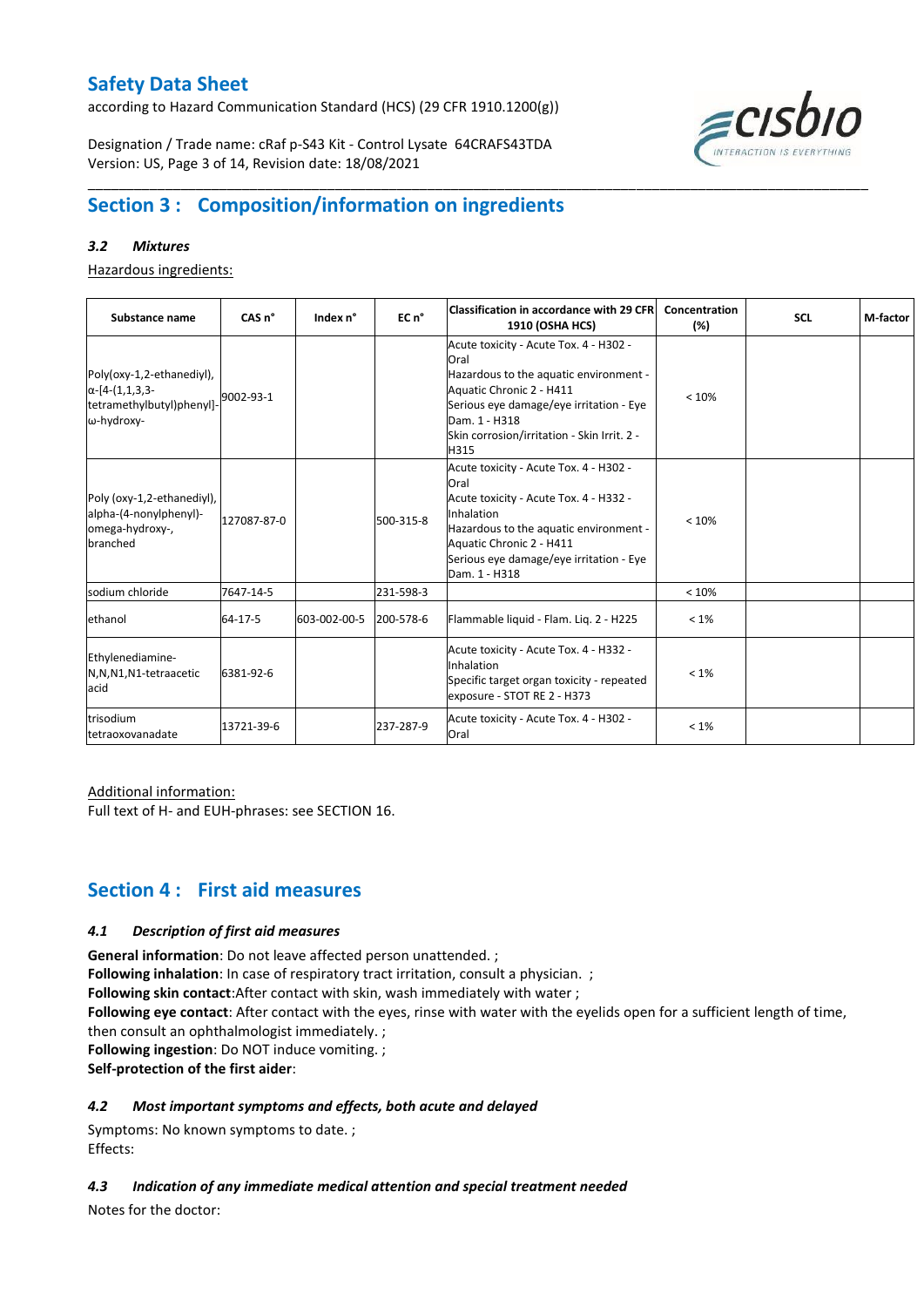according to Hazard Communication Standard (HCS) (29 CFR 1910.1200(g))

Designation / Trade name: cRaf p-S43 Kit - Control Lysate 64CRAFS43TDA Version: US, Page 4 of 14, Revision date: 18/08/2021



### **Section 5 : Firefighting measures**

#### *5.1 Extinguishing media:*

Suitable extinguishing media: This product is not flammable. Use extinguishing agent suitable for type of surrounding fire ;

\_\_\_\_\_\_\_\_\_\_\_\_\_\_\_\_\_\_\_\_\_\_\_\_\_\_\_\_\_\_\_\_\_\_\_\_\_\_\_\_\_\_\_\_\_\_\_\_\_\_\_\_\_\_\_\_\_\_\_\_\_\_\_\_\_\_\_\_\_\_\_\_\_\_\_\_\_\_\_\_\_\_\_\_\_\_\_\_\_\_\_\_\_\_\_\_\_\_\_\_\_

#### *5.2 Special hazards arising from the substance or mixture*

Hazardous combustion products: /

#### *5.3 Advice for fire-fighters*

Wear Protective clothing. ; Additional information:

### **Section 6 : Accidental release measures**

#### *6.1 Personal precautions, protective equipment and emergency procedures*

Emergency procedures: Provide adequate ventilation. ;

#### *6.2 Environmental precautions*

Do not allow to enter into surface water or drains. ;

#### *6.3 Methods and material for containment and cleaning up*

For cleaning up: Suitable material for taking up: Absorbing material, organic ; Other information:

#### *6.4 Reference to other sections*

Additional information:

# **Section 7 : Handling and storage**

#### *7.1 Precautions for safe handling*

Protective measures:

Advice on safe handling: Avoid contact with skin, eyes and clothes. ; Fire preventions:

Do not eat, drink or smoke in areas where reagents are handled. ; Advice on general occupational hygiene: Handle in accordance with good industrial hygiene and safety practice ;

#### *7.2 Conditions for safe storage, including any incompatibilities*

Requirements for storage rooms and vessels: Keep container tightly closed.; Hints on storage assembly: Materials to avoid: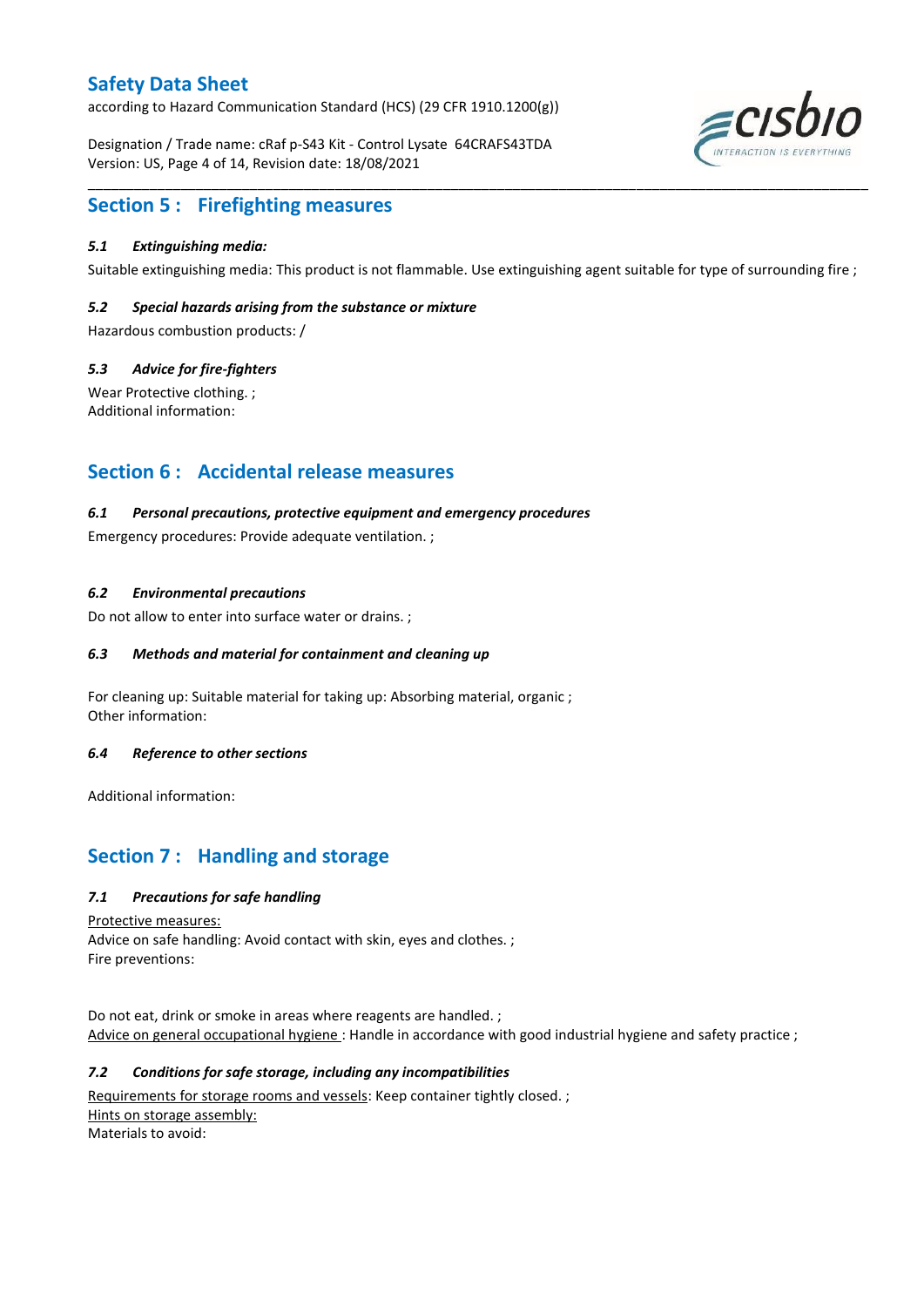according to Hazard Communication Standard (HCS) (29 CFR 1910.1200(g))

Designation / Trade name: cRaf p-S43 Kit - Control Lysate 64CRAFS43TDA Version: US, Page 5 of 14, Revision date: 18/08/2021



Further information on storage conditions:

#### *7.3 Specific end uses:*

Recommendations on specific end uses: Observe technical data sheet. ;

# **Section 8 : Exposure controls/personal protection**

#### *8.1 Control parameters*

Preliminary remark:

#### 8.1.1 Occupational exposure limits:

OSHA (USA)

| Source:                       | Occupational Safety and Health Administration (OSHA) Permissible Exposure Limits (PELS) from 29 CFR 1910.1000 |               |                                                                            |                                                                               |                                                                      |                                                                        |  |  |  |  |  |  |
|-------------------------------|---------------------------------------------------------------------------------------------------------------|---------------|----------------------------------------------------------------------------|-------------------------------------------------------------------------------|----------------------------------------------------------------------|------------------------------------------------------------------------|--|--|--|--|--|--|
| <b>Substance</b>              | EC No.                                                                                                        | <b>CAS-No</b> | <b>OSHA Permissible</b><br><b>Exposure Limit (PEL)</b><br>8-hour TWA (ppm) | <b>OSHA Permissible</b><br><b>Exposure Limit (PEL) 8-</b><br>hour TWA (mg/m3) | <b>OSHA Permissible</b><br><b>Exposure Limit (PEL)</b><br>STEL (ppm) | <b>OSHA Permissible</b><br><b>Exposure Limit (PEL)</b><br>STEL (mg/m3) |  |  |  |  |  |  |
| 13472-36-1                    |                                                                                                               | 13472-36-1    |                                                                            |                                                                               |                                                                      |                                                                        |  |  |  |  |  |  |
| 13721-39-6 / 237-<br>287-9    | 237-287-9                                                                                                     | 13721-39-6    |                                                                            |                                                                               |                                                                      | 0.05                                                                   |  |  |  |  |  |  |
| 6381-92-6                     |                                                                                                               | 6381-92-6     |                                                                            |                                                                               |                                                                      |                                                                        |  |  |  |  |  |  |
| 64-17-5 / 200-578-6 200-578-6 |                                                                                                               | 64-17-5       | 1000                                                                       | 1900                                                                          |                                                                      |                                                                        |  |  |  |  |  |  |
| 68412-54-4 / 500-<br>209-1    | 500-209-1                                                                                                     | 68412-54-4    |                                                                            |                                                                               |                                                                      |                                                                        |  |  |  |  |  |  |
| 7647-14-5 / 231-598-231-598-3 |                                                                                                               | 7647-14-5     |                                                                            |                                                                               |                                                                      |                                                                        |  |  |  |  |  |  |

\_\_\_\_\_\_\_\_\_\_\_\_\_\_\_\_\_\_\_\_\_\_\_\_\_\_\_\_\_\_\_\_\_\_\_\_\_\_\_\_\_\_\_\_\_\_\_\_\_\_\_\_\_\_\_\_\_\_\_\_\_\_\_\_\_\_\_\_\_\_\_\_\_\_\_\_\_\_\_\_\_\_\_\_\_\_\_\_\_\_\_\_\_\_\_\_\_\_\_\_\_

| Source:                         | TRGS 903, November 2015, BAuA |               |             |           |
|---------------------------------|-------------------------------|---------------|-------------|-----------|
| <b>Substance</b>                | EC No.                        | <b>CAS-No</b> | BGW (mg/m3) | BGW (ppm) |
| 13472-36-1                      |                               | 13472-36-1    |             |           |
| 13721-39-6 / 237-<br>287-9      | 237-287-9                     | 13721-39-6    |             |           |
| 6381-92-6                       |                               | 6381-92-6     |             |           |
| 64-17-5 / 200-578-6   200-578-6 |                               | 64-17-5       |             |           |
| 68412-54-4 / 500-<br>209-1      | 500-209-1                     | 68412-54-4    |             |           |
| 7647-14-5 / 231-598-<br>IЗ      | 231-598-3                     | 7647-14-5     |             |           |

#### 8.1.2 DNEL/PNEC-values:

• DNEL worker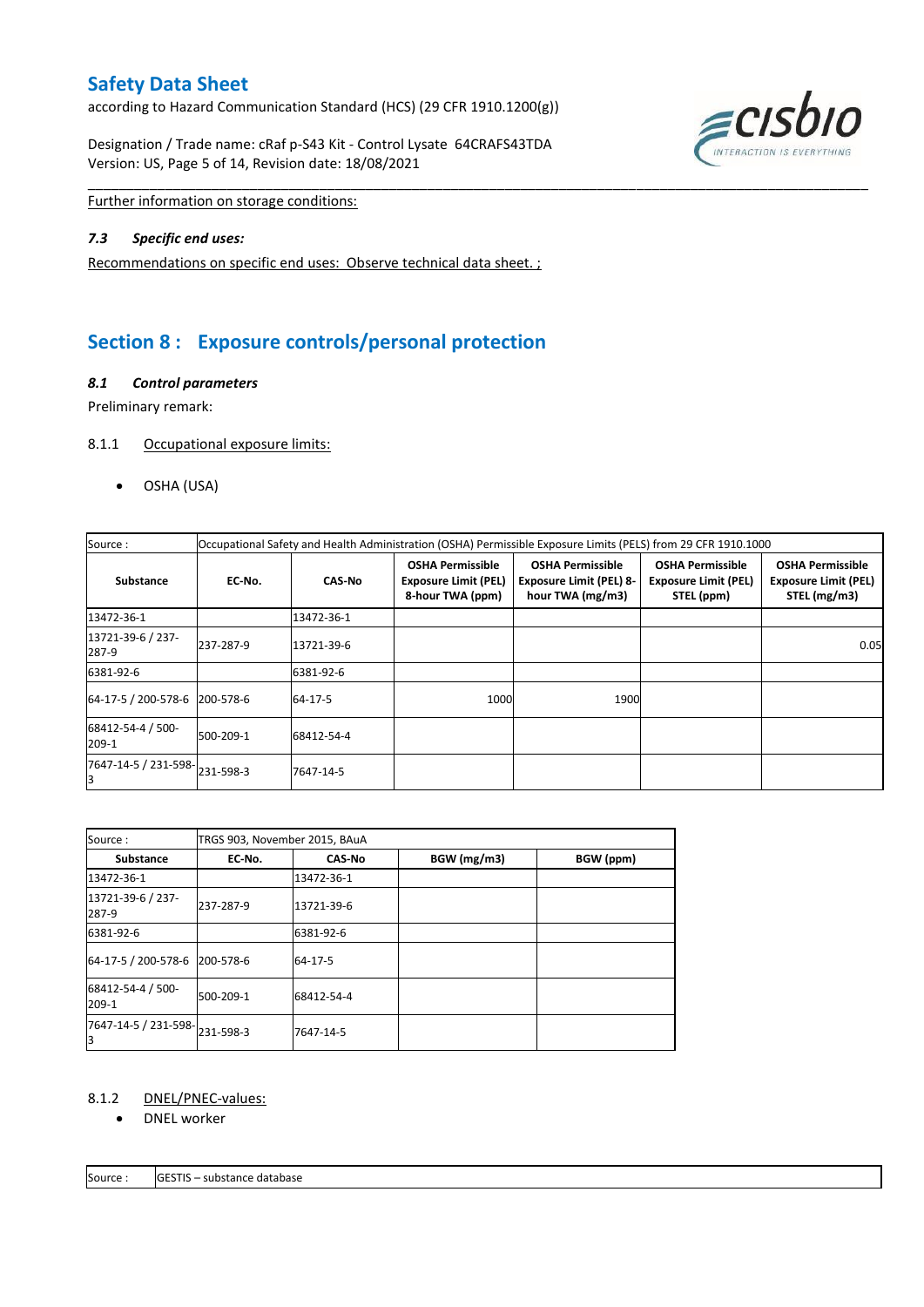according to Hazard Communication Standard (HCS) (29 CFR 1910.1200(g))



Designation / Trade name: cRaf p-S43 Kit - Control Lysate 64CRAFS43TDA Version: US, Page 6 of 14, Revision date: 18/08/2021

| Substance                   | EC-No.              | <b>CAS-No</b>        | Acute - dermal,<br>local effects<br>(mg/kg/day) | Long-term $-$<br>dermal, local<br>effects<br>(mg/kg/day) | Long-term $-$<br>dermal,<br>systemic effects<br>(mg/kg/day) | Acute -<br>inhalation, local<br>effects (mg/m3) | Acute -<br>inhalation,<br>systemic effects<br>(mg/m3) | Long-term $-$<br>inhalation, local<br>effects (mg/m3) | Long-term $-$<br>inhalation,<br>systemic effects<br>(mg/m3) |
|-----------------------------|---------------------|----------------------|-------------------------------------------------|----------------------------------------------------------|-------------------------------------------------------------|-------------------------------------------------|-------------------------------------------------------|-------------------------------------------------------|-------------------------------------------------------------|
| 13472-36-1                  |                     | 13472-36-1           |                                                 |                                                          |                                                             |                                                 | 2.79-2.79                                             |                                                       |                                                             |
| 13721-39-6 /<br>237-287-9   |                     | 237-287-9 13721-39-6 |                                                 |                                                          |                                                             |                                                 |                                                       |                                                       |                                                             |
| 6381-92-6                   |                     | 6381-92-6            |                                                 |                                                          |                                                             | $1.5 - 1.5$                                     |                                                       |                                                       |                                                             |
| $64 - 17 - 5/$<br>200-578-6 | 200-578-6 64-17-5   |                      |                                                 |                                                          |                                                             |                                                 | 950-950                                               |                                                       |                                                             |
| 68412-54-4 /<br>500-209-1   |                     | 500-209-1 68412-54-4 |                                                 |                                                          |                                                             |                                                 | $4.7 - 4.7$                                           |                                                       |                                                             |
| 7647-14-5 /<br>231-598-3    | 231-598-3 7647-14-5 |                      |                                                 |                                                          |                                                             |                                                 | 2068.62-<br>2068.62                                   |                                                       |                                                             |

#### DNEL consumer

| Source:                   |                  | <b>IGESTIS</b> - substance database |                                                 |                                                          |                                                                                                                                                       |  |                                                                           |  |                                                             |
|---------------------------|------------------|-------------------------------------|-------------------------------------------------|----------------------------------------------------------|-------------------------------------------------------------------------------------------------------------------------------------------------------|--|---------------------------------------------------------------------------|--|-------------------------------------------------------------|
| <b>Substance</b>          | EC No.           | CAS-No                              | Acute - dermal,<br>local effects<br>(mg/kg/day) | Long-term $-$<br>dermal, local<br>effects<br>(mg/kg/day) | $Acute -$<br>Long-term $-$<br>Acute -<br>inhalation,<br>dermal,<br>inhalation, local<br>systemic effects<br>effects (mg/m3)<br>(mg/kg/day)<br>(mg/m3) |  | Long-term $-$<br>inhalation, local<br>systemic effects<br>effects (mg/m3) |  | Long-term $-$<br>inhalation,<br>systemic effects<br>(mg/m3) |
| 13472-36-1                |                  | 13472-36-1                          |                                                 |                                                          |                                                                                                                                                       |  |                                                                           |  |                                                             |
| 13721-39-6 /<br>237-287-9 |                  | 237-287-9 13721-39-6                |                                                 |                                                          |                                                                                                                                                       |  |                                                                           |  |                                                             |
| 6381-92-6                 |                  | 6381-92-6                           |                                                 |                                                          |                                                                                                                                                       |  |                                                                           |  |                                                             |
| $64-17-5/$<br>200-578-6   | 200-578-664-17-5 |                                     |                                                 |                                                          |                                                                                                                                                       |  |                                                                           |  |                                                             |
| 68412-54-4<br>500-209-1   |                  | 500-209-1 68412-54-4                |                                                 |                                                          |                                                                                                                                                       |  |                                                                           |  |                                                             |
| 7647-14-5 /<br>231-598-3  |                  | 231-598-3 7647-14-5                 |                                                 |                                                          |                                                                                                                                                       |  |                                                                           |  |                                                             |

#### • PNEC

| Source:                        | <b>INERIS</b>                               |            |                    |                      |              |                      |                                                               |  |            |  |  |              |                                      |  |
|--------------------------------|---------------------------------------------|------------|--------------------|----------------------|--------------|----------------------|---------------------------------------------------------------|--|------------|--|--|--------------|--------------------------------------|--|
|                                |                                             |            |                    | <b>PNEC Sediment</b> |              |                      |                                                               |  |            |  |  |              |                                      |  |
|                                | <b>Substance</b><br>EC-No.<br><b>CAS-No</b> |            | freshwater         |                      | marine water | intermittent release |                                                               |  | freshwater |  |  | marine water |                                      |  |
|                                |                                             |            | $(mg/L)$ $(mg/kg)$ |                      |              |                      | $(ppm)$ $(mg/L)$ $(mg/kg)$ $(ppm)$ $(mg/L)$ $(mg/kg)$ $(ppm)$ |  |            |  |  |              | (mg/L)(mg/kg)(ppm)(mg/L)(mg/kg)(ppm) |  |
| 13472-36-1                     |                                             | 13472-36-1 |                    |                      |              |                      |                                                               |  |            |  |  |              |                                      |  |
| 13721-39-6<br>9                | / 237-287- 237-287-9 13721-39-6             |            |                    |                      |              |                      |                                                               |  |            |  |  |              |                                      |  |
| 6381-92-6                      |                                             | 6381-92-6  |                    |                      |              |                      |                                                               |  |            |  |  |              |                                      |  |
| $64 - 17 - 5/$<br>200-578-6    | 200-578-6 64-17-5                           |            |                    |                      |              |                      |                                                               |  |            |  |  |              |                                      |  |
| 68412-54-4<br>/ 500-209-<br>11 | 500-209-1                                   | 68412-54-4 |                    |                      |              |                      |                                                               |  |            |  |  |              |                                      |  |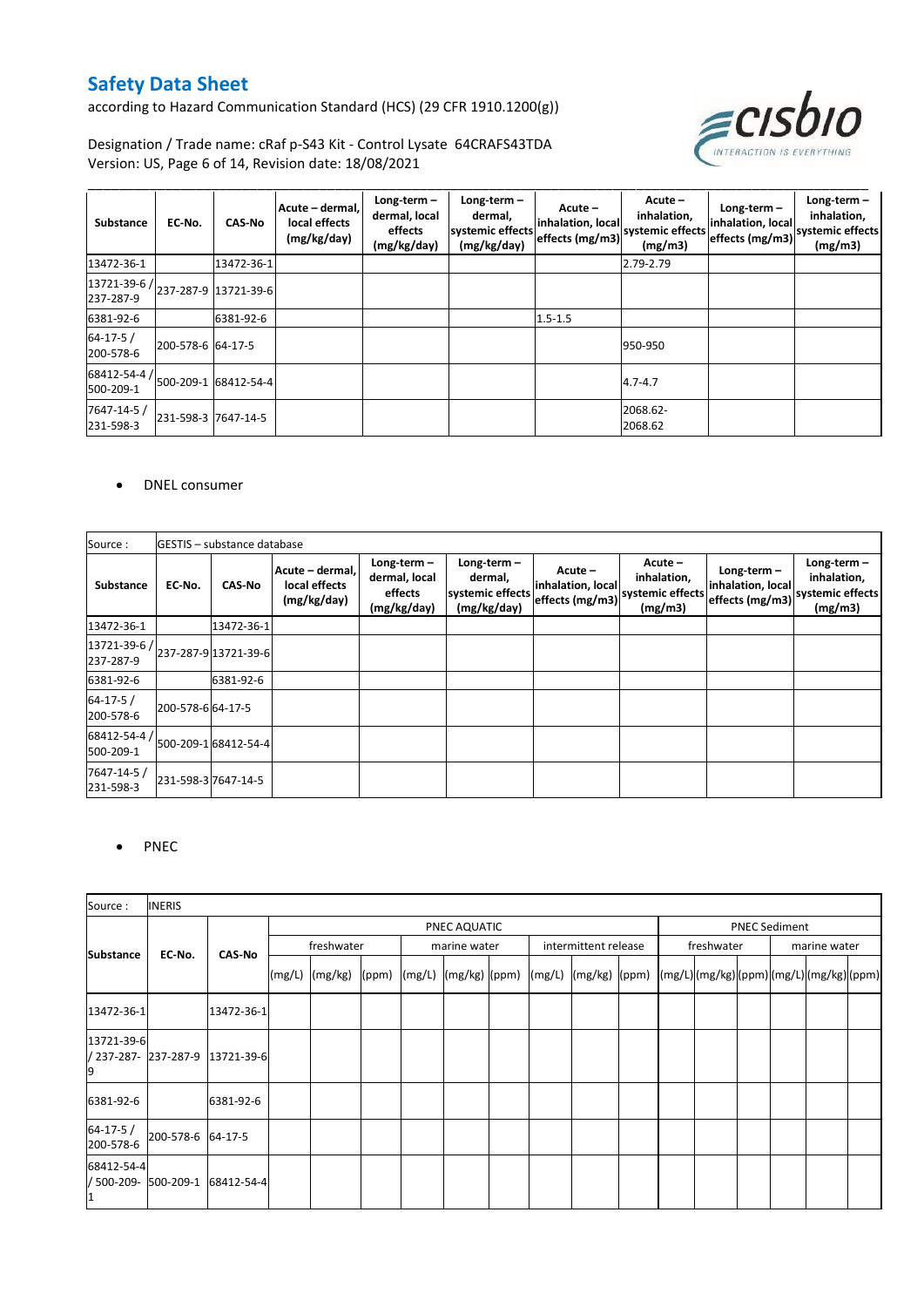according to Hazard Communication Standard (HCS) (29 CFR 1910.1200(g))



Designation / Trade name: cRaf p-S43 Kit - Control Lysate 64CRAFS43TDA Version: US, Page 7 of 14, Revision date: 18/08/2021

| 7647-14-5 |                                |  |  |  |  |  |  |  |  |
|-----------|--------------------------------|--|--|--|--|--|--|--|--|
|           | / 231-598- 231-598-3 7647-14-5 |  |  |  |  |  |  |  |  |
|           |                                |  |  |  |  |  |  |  |  |

| Source:                                         | <b>INERIS</b>           |            |           |         |       |                                |         |        |        |          |       |                             |         |       |
|-------------------------------------------------|-------------------------|------------|-----------|---------|-------|--------------------------------|---------|--------|--------|----------|-------|-----------------------------|---------|-------|
|                                                 |                         |            |           |         |       |                                |         | Others |        |          |       |                             |         |       |
| <b>Substance</b>                                | <b>CAS-No</b><br>EC-No. |            | PNEC soil |         |       | PNEC sewage treatment<br>plant |         |        |        | PNEC air |       | PNEC secondary<br>poisoning |         |       |
|                                                 |                         |            | (mg/L)    | (mg/kg) | (ppm) | (mg/L)                         | (mg/kg) | (ppm)  | (mg/L) | (mg/kg)  | (ppm) | (mg/L)                      | (mg/kg) | (ppm) |
| 13472-36-1                                      |                         | 13472-36-1 |           |         |       |                                |         |        |        |          |       |                             |         |       |
| $13721 - 39 - 6$ / $237 - 287 - 9$<br>237-287-9 |                         | 13721-39-6 |           |         |       |                                |         |        |        |          |       |                             |         |       |
| 6381-92-6                                       |                         | 6381-92-6  |           |         |       |                                |         |        |        |          |       |                             |         |       |
| $64 - 17 - 5/$<br>200-578-6                     | 200-578-6               | 64-17-5    |           |         |       |                                |         |        |        |          |       |                             |         |       |
| $68412 - 54 - 4$ / $500 - 209 - 1$<br>500-209-1 |                         | 68412-54-4 |           |         |       |                                |         |        |        |          |       |                             |         |       |
| 7647-14-5 /<br>231-598-3                        | 231-598-3               | 7647-14-5  |           |         |       |                                |         |        |        |          |       |                             |         |       |

#### *8.2 Exposure controls*

8.2.1 Appropriate engineering controls:

Technical measures and appropriate working operations should be given priority over the use of personal protective equipment. See section 7

8.2.2 Personal protective equipment:

Eye / Face protection: Safety glasses with side-shields ;

Skin protection:Gloves ;

Respiratory protection:Ensure adequate ventilation ;

Thermal hazards:

8.2.3 Environmental exposure controls:

Consumer exposure control

Measures related to consumer uses of the substance (as such or in mixtures): Measures related to the service life of the substance in articles:

# **Section 9 : Physical and chemical properties**

#### *9.1 Information on basic physical and chemical properties*

**Annearance** 

| <u>Appearance</u>     |             |
|-----------------------|-------------|
| Physical state        | Liguid      |
| Colour                | Colorless ; |
| Odour                 |             |
| Odour threshold (ppm) |             |

|                                          | Value | Concentration<br>(mol/L) | Method | Temperature (°C) | Pressure (kPa) | Remark |
|------------------------------------------|-------|--------------------------|--------|------------------|----------------|--------|
| pH                                       |       |                          |        |                  |                |        |
| Melting point (°C)                       |       |                          |        |                  |                |        |
| Freezing point (°C)                      |       |                          |        |                  |                |        |
| Initial boiling point/boiling range (°C) |       |                          |        |                  |                |        |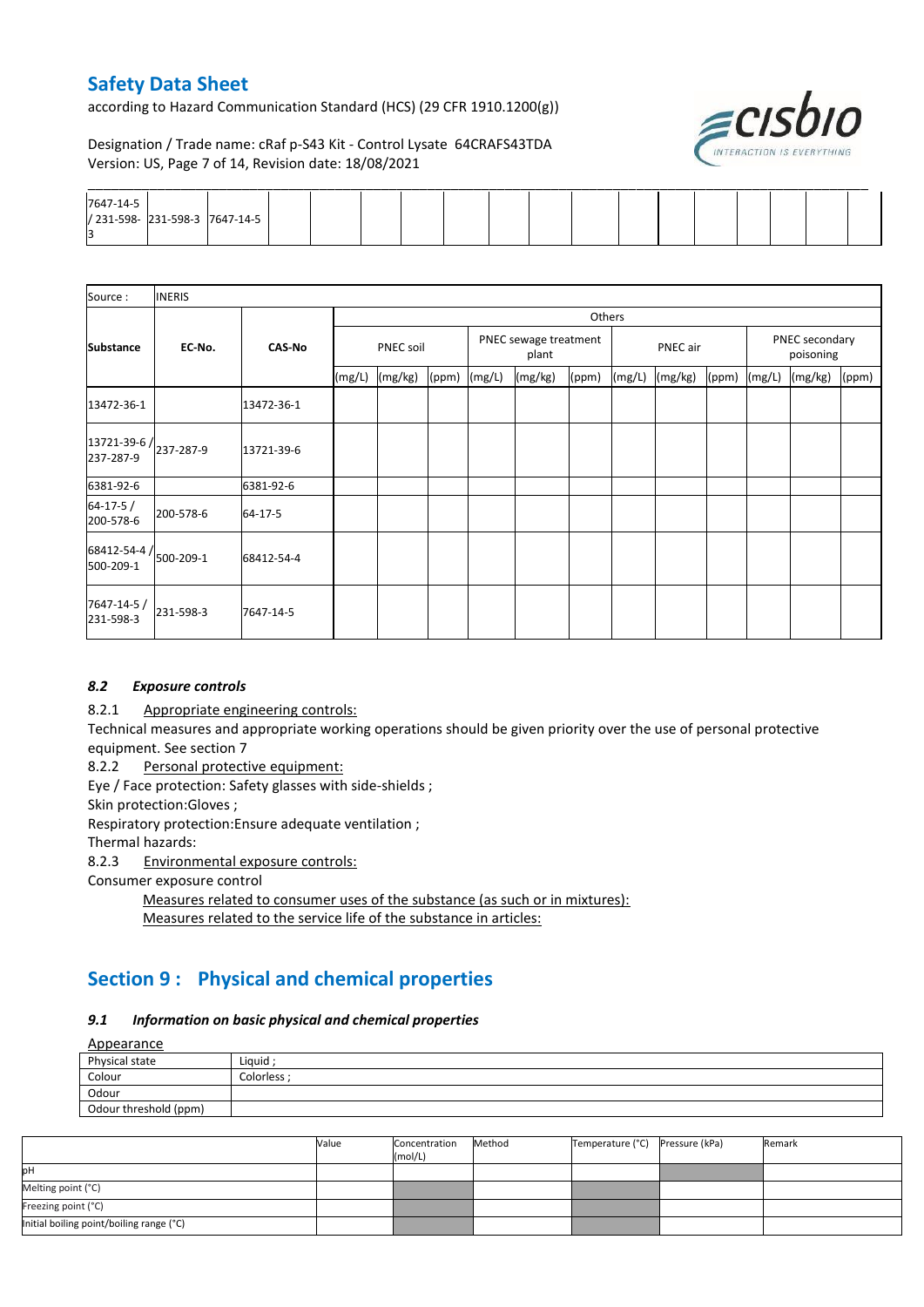according to Hazard Communication Standard (HCS) (29 CFR 1910.1200(g))



Designation / Trade name: cRaf p-S43 Kit - Control Lysate 64CRAFS43TDA Version: US, Page 8 of 14, Revision date: 18/08/2021

| Flash point (°C)                                   |                                           |  |  |  |
|----------------------------------------------------|-------------------------------------------|--|--|--|
| Evaporation rate (kg/m <sup>2</sup> /h)            |                                           |  |  |  |
| Flammability (type:) (%)                           |                                           |  |  |  |
| Upper/lower<br>flammability or explosive<br>limits | Upper explosive limit<br>(%)              |  |  |  |
|                                                    | Lower explosive limit (%)                 |  |  |  |
| Vapour pressure (kPa)                              |                                           |  |  |  |
| Vapour density (g/cm <sup>3</sup> )                |                                           |  |  |  |
|                                                    | Density (g/cm <sup>3</sup> )              |  |  |  |
| Densities                                          | Relative density (g/cm <sup>3</sup> )     |  |  |  |
|                                                    | Bulk density (g/cm <sup>3</sup> )         |  |  |  |
|                                                    | Critical density (g/cm <sup>3</sup> )     |  |  |  |
| Solubility (Type: ) (g/L)                          |                                           |  |  |  |
| Partition coefficient (log Pow)                    |                                           |  |  |  |
| n-octanol/water at pH :                            |                                           |  |  |  |
| Auto-ignition temperature (°C)                     |                                           |  |  |  |
| Decomposition temperature (°C)                     |                                           |  |  |  |
| Decomposition energy : kJ                          |                                           |  |  |  |
| Viscosity                                          | Viscosity, dynamic (poiseuille)           |  |  |  |
|                                                    | Viscosity, cinematic (cm <sup>3</sup> /s) |  |  |  |
|                                                    | Explosive properties                      |  |  |  |
|                                                    | Oxidising properties                      |  |  |  |

#### *9.2 Other information:*

No other relevant data available

# **Section 10 : Stability and reactivity**

#### *10.1 Reactivity*

This material is considered to be non-reactive under normal use conditions. ;

#### *10.2 Chemical stability*

- *10.3 Possibility of hazardous reactions*
- *10.4 Conditions to avoid:*
- *10.5 Incompatible materials:*

#### *10.6 Hazardous decomposition products:*

Does not decompose when used for intended uses. ;

# **Section 11 : Toxicological information**

Toxicokinetics, metabolism and distribution

#### *11.1 Information on toxicological effects*

**Substances**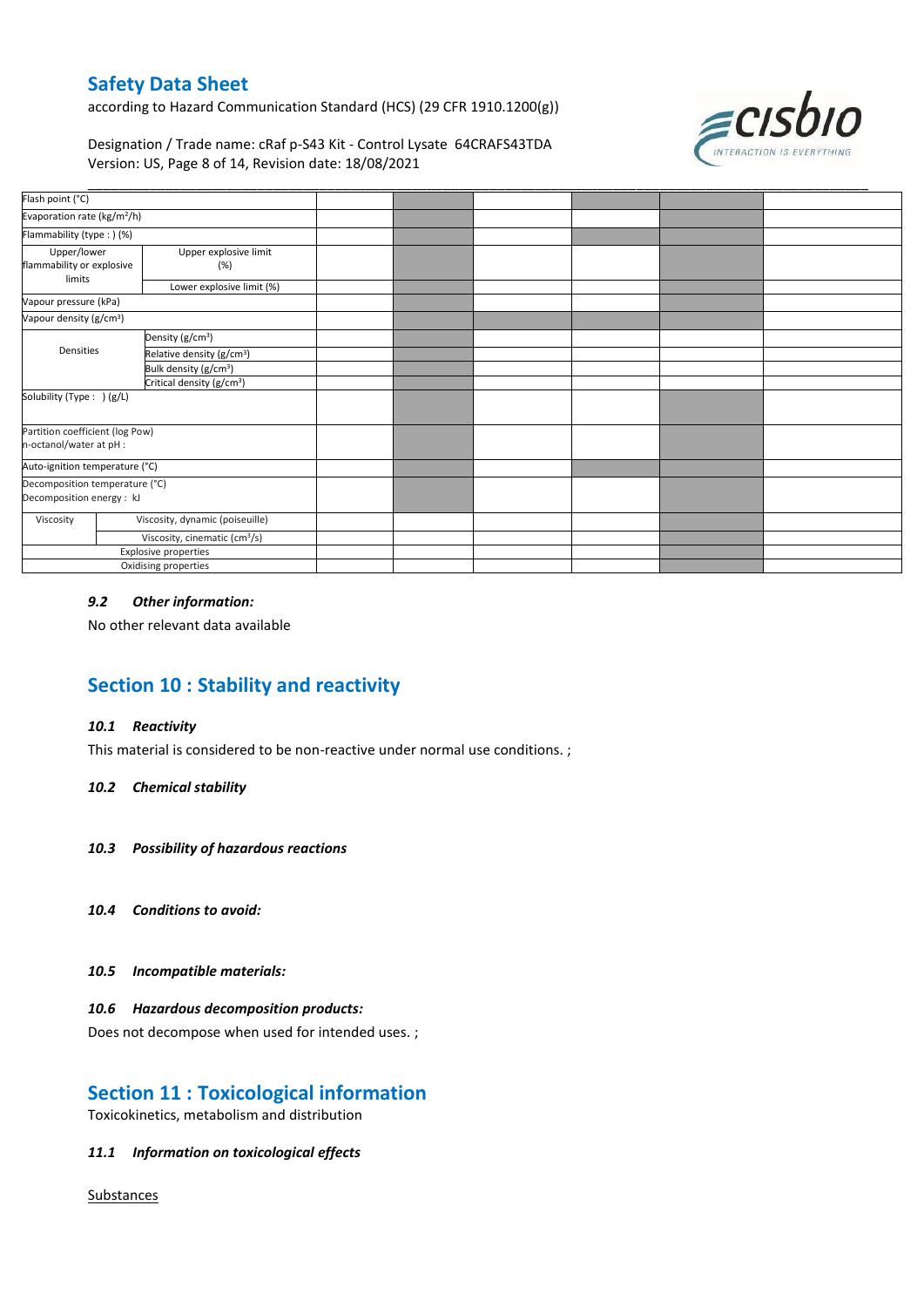according to Hazard Communication Standard (HCS) (29 CFR 1910.1200(g))

Designation / Trade name: cRaf p-S43 Kit - Control Lysate 64CRAFS43TDA Version: US, Page 9 of 14, Revision date: 18/08/2021



#### **Acute toxicity**

Animal data:

Acute oral toxicity:

| Substance name          | <b>LD50</b><br>(mg/kg) | <b>Species</b> | Method | Symptoms / delayed effects | Remark        |
|-------------------------|------------------------|----------------|--------|----------------------------|---------------|
| 127087-87-0 / 500-315-8 |                        |                |        |                            | Data lacking. |
| 9002-93-1               | 1800-1800              | Rat            |        |                            |               |

\_\_\_\_\_\_\_\_\_\_\_\_\_\_\_\_\_\_\_\_\_\_\_\_\_\_\_\_\_\_\_\_\_\_\_\_\_\_\_\_\_\_\_\_\_\_\_\_\_\_\_\_\_\_\_\_\_\_\_\_\_\_\_\_\_\_\_\_\_\_\_\_\_\_\_\_\_\_\_\_\_\_\_\_\_\_\_\_\_\_\_\_\_\_\_\_\_\_\_\_\_

Acute dermal toxicity:

Acute inhalative toxicity:

| Substance name          | <b>C(E)L50</b><br>(mg/L) | <b>Exposure time</b> | <b>Species</b> | <b>Method</b> | Remark |
|-------------------------|--------------------------|----------------------|----------------|---------------|--------|
| 127087-87-0 / 500-315-8 |                          |                      |                |               |        |

Practical experience / human evidence: Assessment / Classification: General Remark:

#### **•** Skin corrosion/irritation

Animal data:

| Substance name | <b>Species</b> | Method | - -<br>Exposure<br>time | Result<br>evaluation/ | Score | Remark |
|----------------|----------------|--------|-------------------------|-----------------------|-------|--------|
| 9002-93-1      |                |        |                         |                       |       |        |

In-vitro skin test method: In-vitro skin test result:

Assessment / Classification:

#### **Eye damage/irritation**

Animal data:

| Substance name     | <b>Species</b> | Method | Exposure time | <b>Result/evaluation</b> | Score | Remark |
|--------------------|----------------|--------|---------------|--------------------------|-------|--------|
| 127087-87-0 / 500- |                |        |               |                          |       |        |
| 315-8              |                |        |               |                          |       |        |
| 9002-93-1          | Rabbit         |        |               | Eve irritation           |       |        |

In vitro eye test method: In vitro eye test result: Assessment / Classification:

- C**MR effects (carcinogenity, mutagenicity and toxicity for reproduction)**
	- o Germ cell mutagenicity: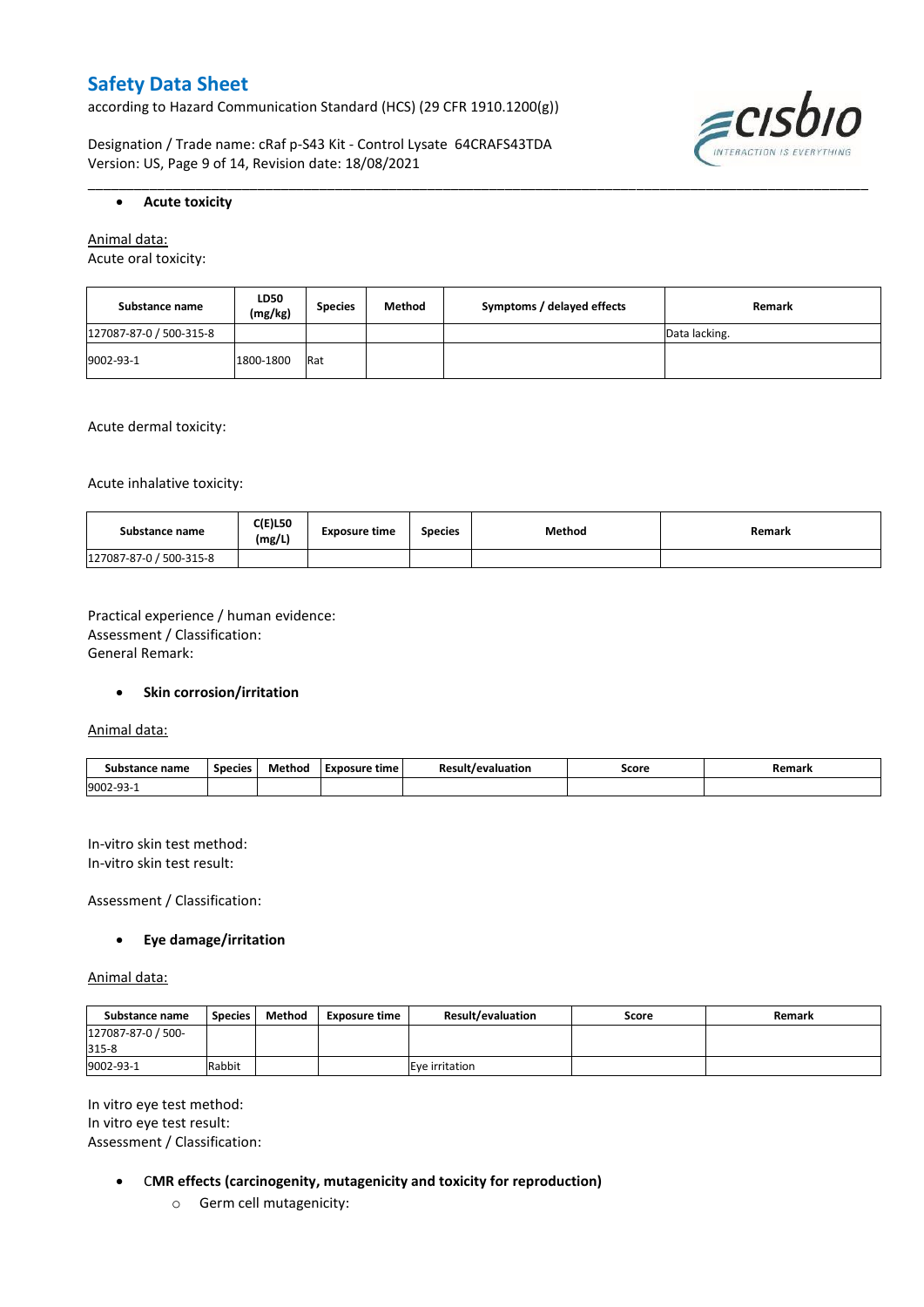according to Hazard Communication Standard (HCS) (29 CFR 1910.1200(g))

Designation / Trade name: cRaf p-S43 Kit - Control Lysate 64CRAFS43TDA Version: US, Page 10 of 14, Revision date: 18/08/2021

\_\_\_\_\_\_\_\_\_\_\_\_\_\_\_\_\_\_\_\_\_\_\_\_\_\_\_\_\_\_\_\_\_\_\_\_\_\_\_\_\_\_\_\_\_\_\_\_\_\_\_\_\_\_\_\_\_\_\_\_\_\_\_\_\_\_\_\_\_\_\_\_\_\_\_\_\_\_\_\_\_\_\_\_\_\_\_\_\_\_\_\_\_\_\_\_\_\_\_\_\_



Animal data:

Assessment / Classification:

o Carcinogenicity

Practical experience / human evidence: Animal data:

Other information: Assessment / Classification:

o Reproductive toxicity

Practical experience / human evidence: Animal data:

Other information: Assessment / Classification:

Overall assessment on CMR properties:

- **Specific target organ toxicity (single exposure)**
	- o STOT SE 1 and 2

Animal data:

Other information:

o STOT SE 3

Practical experience / human evidence:

Other information: Assessment / Classification:

#### **Specific target organ toxicity (repeated exposure)**

Practical experience / human evidence: Animal data:

Assessment / Classification: Other information

#### **Aspiration hazard**

Practical experience / human evidence: Experimental data: viscosity data: see SECTION 9. Assessment / Classification: Remark:

11.1.1 Mixtures No toxicological information is available for the mixture itself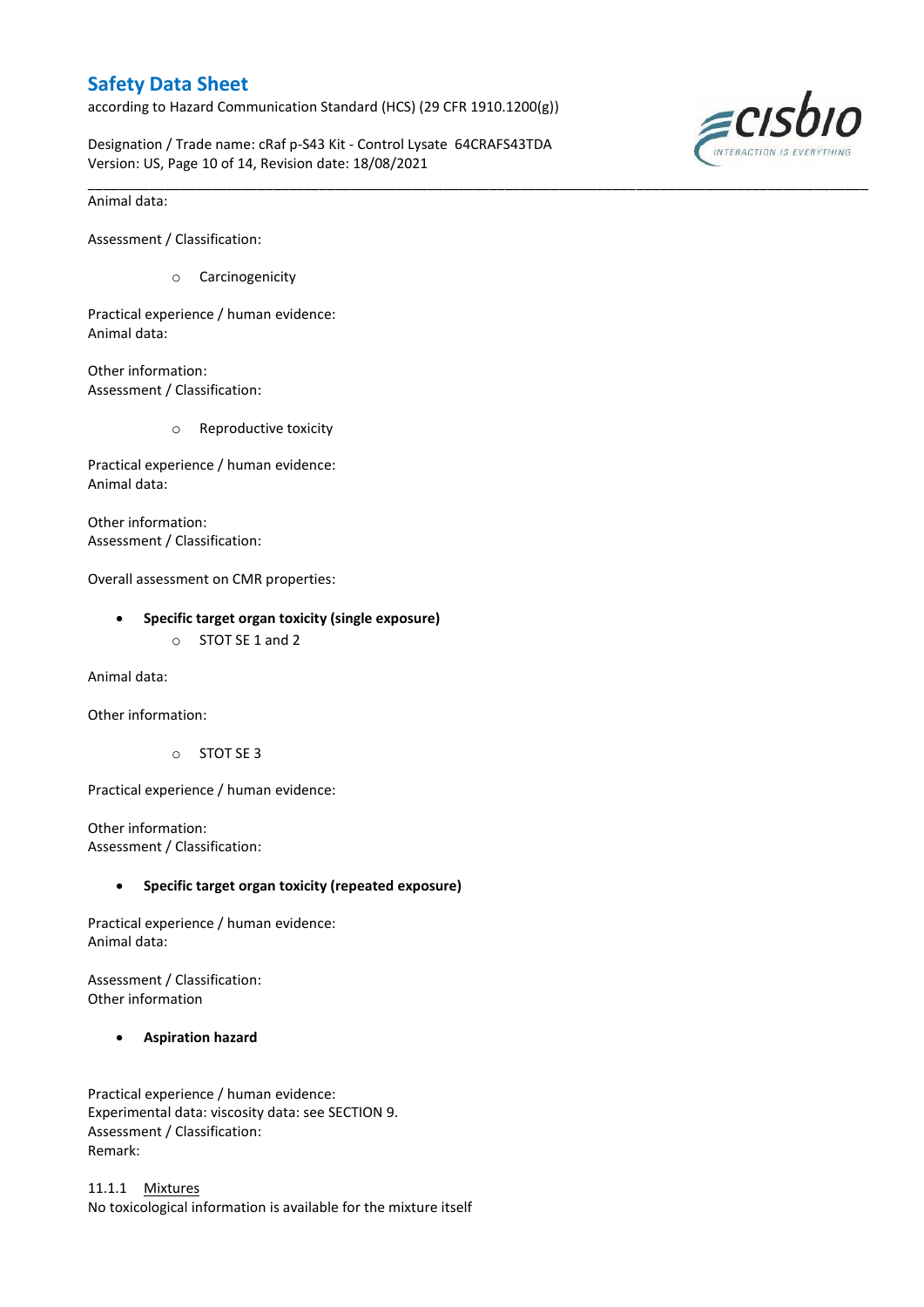according to Hazard Communication Standard (HCS) (29 CFR 1910.1200(g))

Designation / Trade name: cRaf p-S43 Kit - Control Lysate 64CRAFS43TDA Version: US, Page 11 of 14, Revision date: 18/08/2021

# **Section 12 : Ecological information**

In case that test data regarding one endpoint/differentiation exist for the mixture itself, the classification is carried out according to the substance criteria (excluding biodegradation and bioaccumulation). If no test data exist, the criteria for mixture classification has to be used (calculation method) in this case the toxicological data of the ingredients are shown.

\_\_\_\_\_\_\_\_\_\_\_\_\_\_\_\_\_\_\_\_\_\_\_\_\_\_\_\_\_\_\_\_\_\_\_\_\_\_\_\_\_\_\_\_\_\_\_\_\_\_\_\_\_\_\_\_\_\_\_\_\_\_\_\_\_\_\_\_\_\_\_\_\_\_\_\_\_\_\_\_\_\_\_\_\_\_\_\_\_\_\_\_\_\_\_\_\_\_\_\_\_

#### *12.1 Aquatic toxicity:*

Acute (short-term) fish toxicity

| Source:                                     | Informations relatives à la réglementation VME (France) : ED 984, 07.2012 |                   |                       |                       |                  |                                                    |                              |        |        |                       |  |  |
|---------------------------------------------|---------------------------------------------------------------------------|-------------------|-----------------------|-----------------------|------------------|----------------------------------------------------|------------------------------|--------|--------|-----------------------|--|--|
| Substance                                   | EC-No.                                                                    | CAS-No            | <b>LC50</b><br>(mg/L) | <b>EC50</b><br>(mg/L) | Test<br>duration | <b>Species</b>                                     | Result/<br><b>Evaluation</b> | Method | Remark | <b>General Remark</b> |  |  |
| $127087-87-0$ 500-315-8 $11$<br>/ 500-315-8 |                                                                           | 127087-<br>$87-0$ |                       |                       |                  |                                                    |                              |        |        |                       |  |  |
| 9002-93-1                                   |                                                                           | 9002-93-1         | 8.9                   |                       |                  | Pimephales<br>$96$ promelas<br>lfathead<br>minnow) |                              |        |        |                       |  |  |

#### Chronic (long-term) fish toxicity

| Source :                   | Informations relatives à la réglementation VME (France) : ED 984, 07.2012 |                                                                                                           |  |  |  |  |  |  |  |  |  |  |
|----------------------------|---------------------------------------------------------------------------|-----------------------------------------------------------------------------------------------------------|--|--|--|--|--|--|--|--|--|--|
| <b>Substance</b>           | EC No.                                                                    | NOEC (mg/L) Test duration<br>Method<br><b>CAS-No</b><br><b>Species</b><br><b>General Remark</b><br>Remark |  |  |  |  |  |  |  |  |  |  |
| 127087-87-0 /<br>500-315-8 | 500-315-8                                                                 | 127087-87-0                                                                                               |  |  |  |  |  |  |  |  |  |  |
| 9002-93-1                  |                                                                           | 9002-93-1                                                                                                 |  |  |  |  |  |  |  |  |  |  |

#### Acute (short-term) toxicity to crustacea

| Source:                                             | Informations relatives à la réglementation VME (France) : ED 984, 07.2012                                                 |            |    |    |  |  |  |  |                    |  |  |  |
|-----------------------------------------------------|---------------------------------------------------------------------------------------------------------------------------|------------|----|----|--|--|--|--|--------------------|--|--|--|
| Substance                                           | Result/<br><b>EC50</b><br>Test duration<br>Method<br>CAS-No<br><b>Species</b><br>EC No.<br>Remark<br>(mg/L)<br>Evaluation |            |    |    |  |  |  |  | l General Remark l |  |  |  |
| $127087 - 87 - 0$ /<br>500-315-8 $127$<br>500-315-8 |                                                                                                                           | 127087-87- |    |    |  |  |  |  |                    |  |  |  |
| 9002-93-1                                           |                                                                                                                           | 9002-93-1  | 26 | 48 |  |  |  |  |                    |  |  |  |

#### Chronic (long-term) toxicity to crustacea

| Source:                    |           | Informations relatives à la réglementation VME (France) : ED 984, 07.2012 |  |                             |                |        |        |                       |  |  |  |  |  |
|----------------------------|-----------|---------------------------------------------------------------------------|--|-----------------------------|----------------|--------|--------|-----------------------|--|--|--|--|--|
| Substance                  | EC No.    | <b>CAS No</b>                                                             |  | NOEC (mg/L)   Test duration | <b>Species</b> | Method | Remark | <b>General Remark</b> |  |  |  |  |  |
| 127087-87-0 /<br>500-315-8 | 500-315-8 | 127087-87-0                                                               |  |                             |                |        |        |                       |  |  |  |  |  |
| 9002-93-1                  |           | 9002-93-1                                                                 |  |                             |                |        |        |                       |  |  |  |  |  |

#### Acute (short-term) toxicity to algae and cyanobacteria

| Source:                    | Informations relatives à la réglementation VME (France) : ED 984, 07.2012 |            |  |                                  |                |                              |        |        |                       |  |  |  |
|----------------------------|---------------------------------------------------------------------------|------------|--|----------------------------------|----------------|------------------------------|--------|--------|-----------------------|--|--|--|
| Substance                  | EC No.                                                                    |            |  | CAS-No EC50 (mg/L) Test duration | <b>Species</b> | Result/<br><b>Evaluation</b> | Method | Remark | <b>General Remark</b> |  |  |  |
| 127087-87-0 /<br>500-315-8 | 500-315-8                                                                 | 127087-87- |  |                                  |                |                              |        |        |                       |  |  |  |
| 9002-93-1                  |                                                                           | 9002-93-1  |  |                                  |                |                              |        |        |                       |  |  |  |

#### Toxicity to microorganisms and other aquatic plants / organisms

 $\equiv$ cısbıc

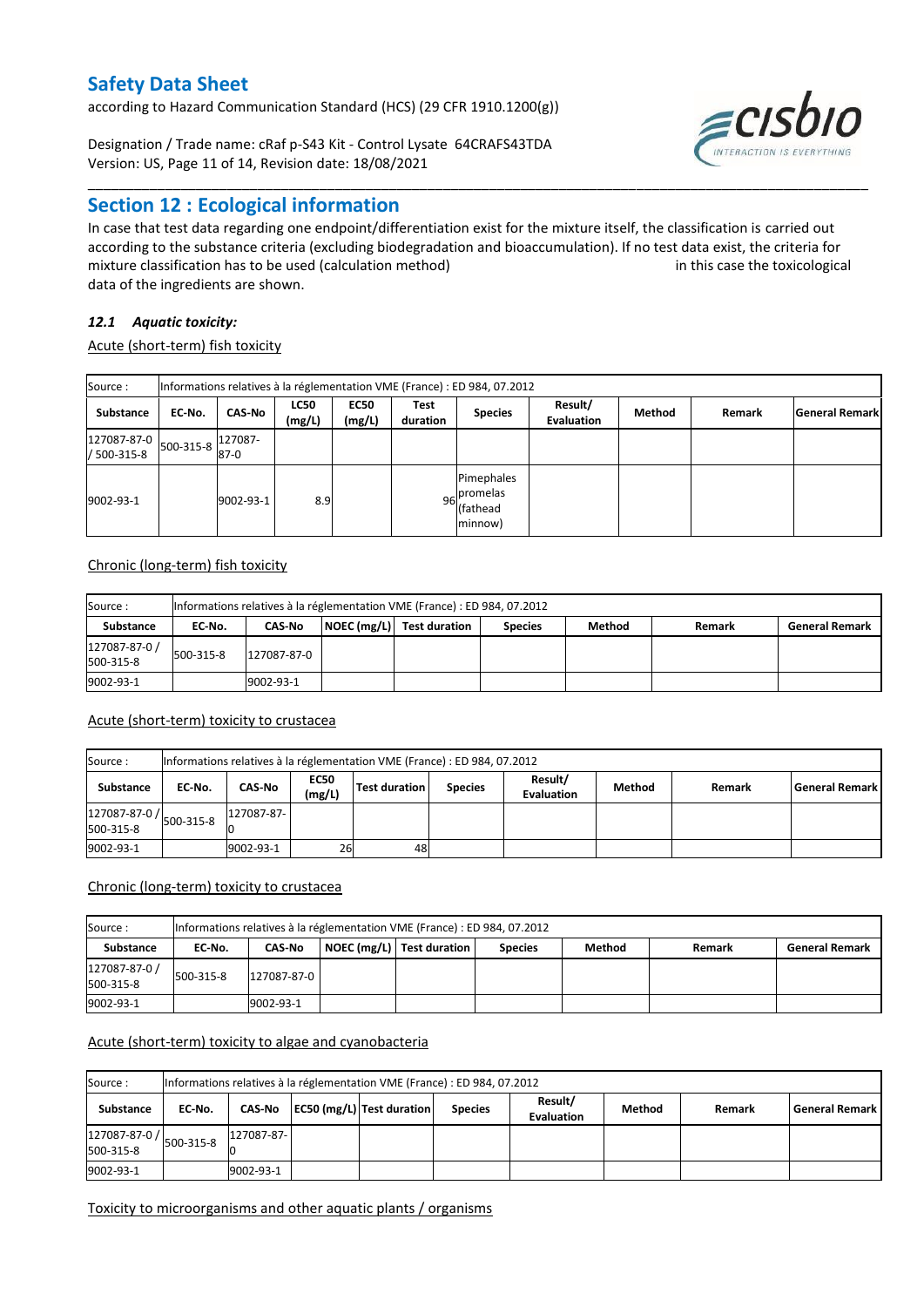according to Hazard Communication Standard (HCS) (29 CFR 1910.1200(g))

Designation / Trade name: cRaf p-S43 Kit - Control Lysate 64CRAFS43TDA Version: US, Page 12 of 14, Revision date: 18/08/2021



| Source:                    | Informations relatives à la réglementation VME (France) : ED 984, 07.2012 |             |               |                |               |        |                       |  |  |  |  |
|----------------------------|---------------------------------------------------------------------------|-------------|---------------|----------------|---------------|--------|-----------------------|--|--|--|--|
| Substance                  | EC-No.                                                                    | CAS-No      | $EC50$ (mg/L) | <b>Species</b> | <b>Method</b> | Remark | <b>General Remark</b> |  |  |  |  |
| 127087-87-0 /<br>500-315-8 | 500-315-8                                                                 | 127087-87-0 |               |                |               |        |                       |  |  |  |  |
| 9002-93-1                  |                                                                           | 9002-93-1   |               |                |               |        |                       |  |  |  |  |

\_\_\_\_\_\_\_\_\_\_\_\_\_\_\_\_\_\_\_\_\_\_\_\_\_\_\_\_\_\_\_\_\_\_\_\_\_\_\_\_\_\_\_\_\_\_\_\_\_\_\_\_\_\_\_\_\_\_\_\_\_\_\_\_\_\_\_\_\_\_\_\_\_\_\_\_\_\_\_\_\_\_\_\_\_\_\_\_\_\_\_\_\_\_\_\_\_\_\_\_\_

Assessment / Classification:

#### *12.2 Persistence and degradability*

Biodegradation:

| Source:                    |           | Informations relatives à la réglementation VME (France) : ED 984, 07.2012 |                 |                                    |                         |        |                                                                                      |  |  |
|----------------------------|-----------|---------------------------------------------------------------------------|-----------------|------------------------------------|-------------------------|--------|--------------------------------------------------------------------------------------|--|--|
| <b>Substance</b>           | EC No.    | <b>CAS-No</b>                                                             | <b>Inoculum</b> | <b>Biodegradation</b><br>parameter | Degradation<br>rate (%) | Method | Remark                                                                               |  |  |
| 127087-87-0 /<br>500-315-8 | 500-315-8 | 127087-87-0                                                               |                 |                                    |                         |        |                                                                                      |  |  |
| 9002-93-1                  |           | 9002-93-1                                                                 |                 | BOD (% of COD).                    | 36-36                   |        | In accordance with the required<br>stability the product is poorly<br>biodegradable. |  |  |

#### Abiotic Degradation:

| Source:                    |           |               |                                     |                                   |      |    |        |        |
|----------------------------|-----------|---------------|-------------------------------------|-----------------------------------|------|----|--------|--------|
| Substance                  | EC-No.    | <b>CAS-No</b> | Abiotic<br>degradation test<br>type | Half-life time Temperature<br>(i) | (°C) | pH | Method | Remark |
| 127087-87-0 /<br>500-315-8 | 500-315-8 | 127087-87-    |                                     |                                   |      |    |        |        |
| 9002-93-1                  |           | 9002-93-1     |                                     |                                   |      |    |        |        |

#### Assessment / Classification:

#### *12.3 Bioaccumulative potential*

Bioconcentration factor (BCF):

| Source:                              |        |               |                |        |        |        |
|--------------------------------------|--------|---------------|----------------|--------|--------|--------|
| Substance                            | EC No. | <b>CAS-No</b> | <b>Species</b> | Result | Method | Remark |
| 127087-87-0 / 500-<br>315-8<br>315-8 |        | 127087-87-0   |                |        |        |        |
| 9002-93-1                            |        | 9002-93-1     |                |        |        |        |

#### *12.4 Mobility in soil*

| Source:                                     |       |                 |                            |                   |                                        |         |                                  |                                                   |                                           |        |        |
|---------------------------------------------|-------|-----------------|----------------------------|-------------------|----------------------------------------|---------|----------------------------------|---------------------------------------------------|-------------------------------------------|--------|--------|
| Substance                                   | EC n° |                 | <b>CAS n° Distribution</b> | Transport<br>type | Henry's law<br>constant<br>(Pa.m3/mol) | Log KOC | Half-life<br>time in<br>soil (j) | <b>Half-life</b><br>time in<br>fresh<br>water (j) | Half-life<br>time in<br>Isea water<br>(j) | Method | Remark |
| 127087-87-0500-315-127087-<br>/ 500-315-8 8 |       | $87-0$          |                            |                   |                                        |         |                                  |                                                   |                                           |        |        |
| 9002-93-1                                   |       | 9002-<br>$93-1$ |                            |                   |                                        |         |                                  |                                                   |                                           |        |        |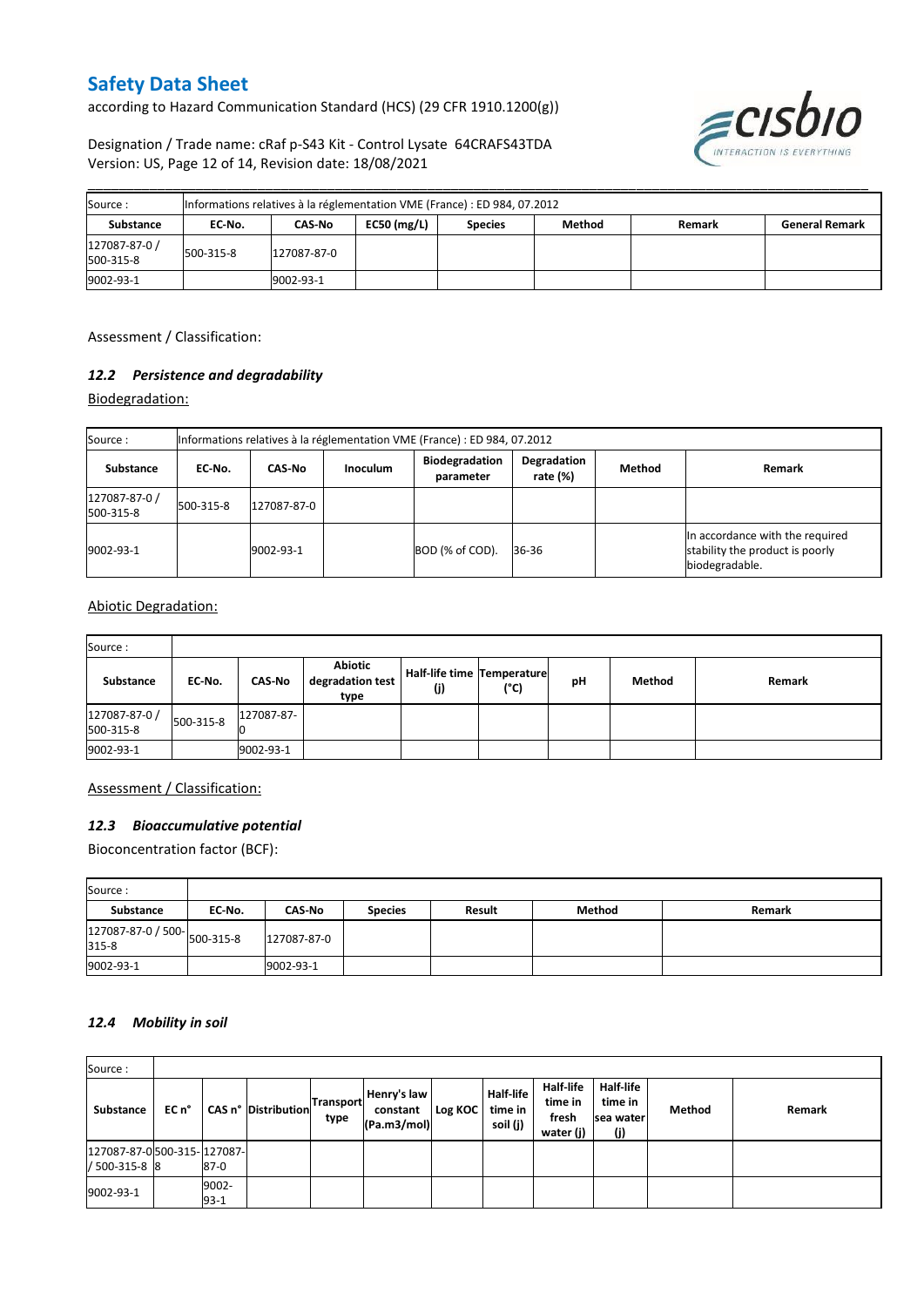according to Hazard Communication Standard (HCS) (29 CFR 1910.1200(g))

Designation / Trade name: cRaf p-S43 Kit - Control Lysate 64CRAFS43TDA Version: US, Page 13 of 14, Revision date: 18/08/2021



#### *12.5 Results of PBT and vPvB assessment*

#### *12.6 Other adverse effects:*

Additional ecotoxicological information:

# **Section 13 : Disposal considerations**

#### *13.1 Waste treatment methods*

Waste treatment options: Dispose of waste according to applicable legislation. ;

Other disposal recommendations: Additional information:

# **Section 14 : Transport information**

#### ADR/RID/AND/IMDG/IATA

| UN No.                     |  |
|----------------------------|--|
| UN Proper shipping name    |  |
| Transport hazard class(es) |  |
| Hazard label(s)            |  |
|                            |  |
| Packing group              |  |

\_\_\_\_\_\_\_\_\_\_\_\_\_\_\_\_\_\_\_\_\_\_\_\_\_\_\_\_\_\_\_\_\_\_\_\_\_\_\_\_\_\_\_\_\_\_\_\_\_\_\_\_\_\_\_\_\_\_\_\_\_\_\_\_\_\_\_\_\_\_\_\_\_\_\_\_\_\_\_\_\_\_\_\_\_\_\_\_\_\_\_\_\_\_\_\_\_\_\_\_\_

#### *Transport in bulk according to Annex II of MARPOL 73/78 and the IBC Code*

| <b>Land transport (ADR/RID)</b>                                      |                                                  |
|----------------------------------------------------------------------|--------------------------------------------------|
| <b>Classification code ADR:</b>                                      | Special Provisions for ADR/RID:                  |
| Limited quantities for ADR/RID:                                      | <b>Excepted Quantities for ADR/RID:</b>          |
| Packing Instructions for ADR/RID:                                    |                                                  |
| Special packing provisions for ADR/RID:                              |                                                  |
| Mixed packing provisions:                                            | Portable tanks and bulk containers Instructions: |
| Portable tanks and bulk containers Special Provisions:               |                                                  |
| <b>ADR Tank Code:</b>                                                | ADR Tank special provisions:                     |
| Vehicle for tank carriage:                                           | Special provisions for carriage Packages:        |
| Special provisions for carriage Bulk:                                |                                                  |
| Special provisions for carriage for loading, unloading and handling: |                                                  |
| Special Provisions for carriage Operation:                           |                                                  |
| Hazard identification No:                                            | Transport category (Tunnel restriction code):    |
| Sea transport (IMDG)                                                 |                                                  |
| Marine Pollutant:                                                    | Subsidiary risk(s) for IMDG:                     |
| Packing provisions for IMDG:                                         | Limited quantities for IMDG:                     |
| Packing instructions for IMDG:                                       | <b>IBC</b> Instructions:                         |
| <b>IBC Provisions:</b>                                               | <b>IMO tank instructions:</b>                    |
| UN tank instructions:                                                | Tanks and bulk Provisions:                       |
| EmS:                                                                 | Stowage and segregation for IMDG:                |
| Properties and observations:                                         |                                                  |
| <u>Inland waterway transport (ADN)</u>                               |                                                  |
| <b>Classification Code ADN:</b>                                      | <b>Special Provisions ADN:</b>                   |